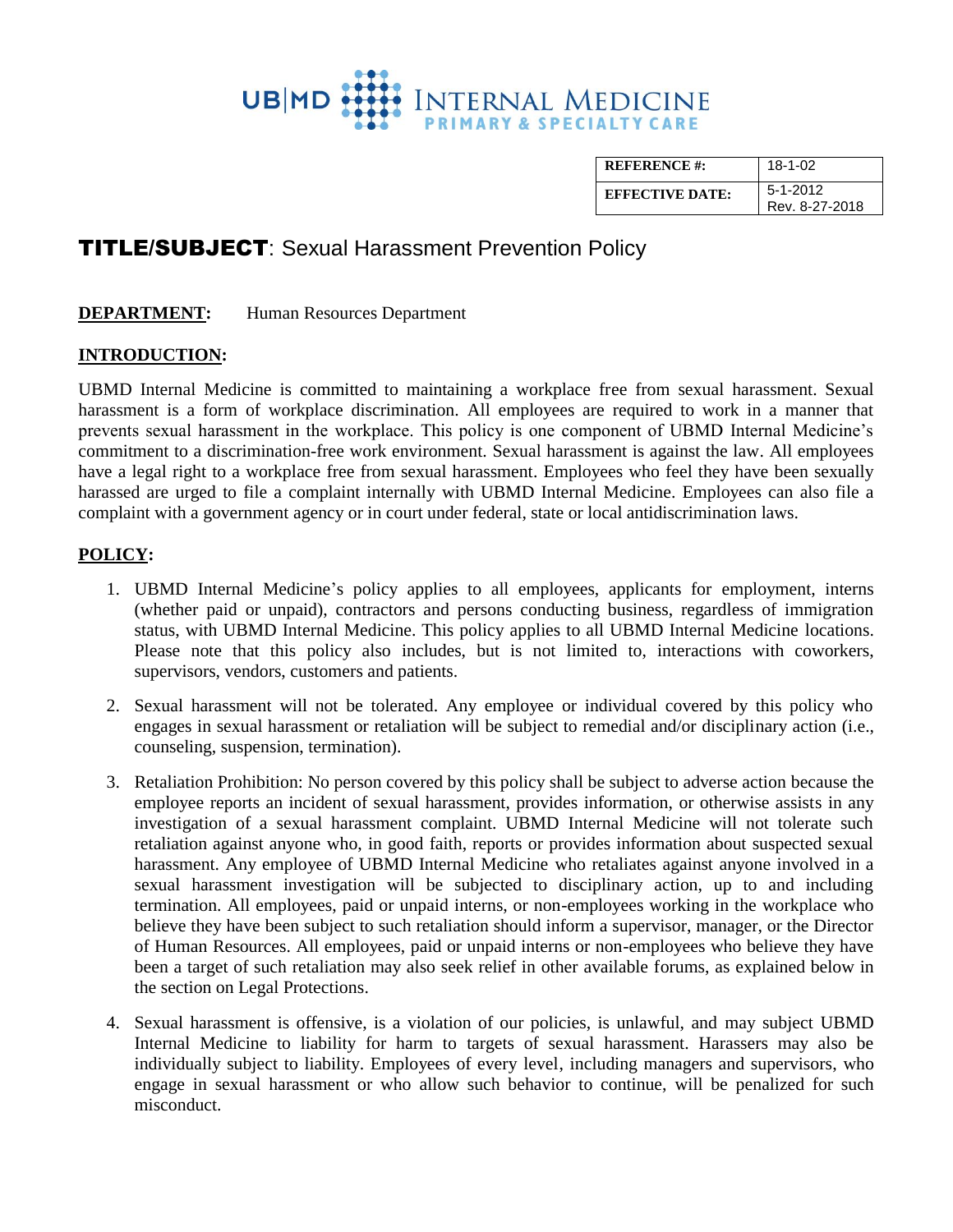- 5. UBMD Internal Medicine will conduct a prompt and thorough investigation that ensures due process for all parties, whenever management receives a complaint about sexual harassment, or otherwise knows of possible sexual harassment occurring. UBMD Internal Medicine will keep the investigation confidential to the extent possible. Effective corrective action will be taken whenever sexual harassment is found to have occurred. All employees are required to cooperate with any internal investigation of sexual harassment.
- 6. All employees are encouraged to report any harassment or behaviors that violate this policy. UBMD Internal Medicine will provide all employees a complaint form for employees to report harassment and file complaints.
- 7. Managers and supervisors are **required** to report any complaint that they receive, or any harassment that they observe or become aware of, to the Director of Human Resources.
- 8. This policy applies to all employees, paid or unpaid interns, and non-employees and all must follow and uphold this policy. This policy must be provided to all employees and should be posted prominently in all work locations to the extent practicable (for example, in a main office) and be provided to employees upon hire.

## **DEFINITIONS: What Is "Sexual Harassment"?**

Sexual harassment is a form of sex discrimination and is unlawful under federal, state, and (where applicable) local law. Sexual harassment includes harassment on the basis of sex, sexual orientation, self-identified or perceived sex, gender expression, gender identity and the status of being transgender.

Sexual harassment includes unwelcome conduct which is either of a sexual nature, or which is directed at an individual because of that individual's sex when:

- Such conduct has the purpose or effect of unreasonably interfering with an individual's work performance or creating an intimidating, hostile or offensive work environment, even if the reporting individual is not the intended target of the sexual harassment;
- Such conduct is made either explicitly or implicitly a term or condition of employment; or
- Submission to or rejection of such conduct is used as the basis for employment decisions affecting an individual's employment.

A sexually harassing hostile work environment includes, but is not limited to, words, signs, jokes, pranks, intimidation or physical violence which are of a sexual nature, or which are directed at an individual because of that individual's sex. Sexual harassment also consists of any unwanted verbal or physical advances, sexually explicit derogatory statements or sexually discriminatory remarks made by someone which are offensive or objectionable to the recipient, which cause the recipient discomfort or humiliation, which interfere with the recipient's job performance.

Sexual harassment also occurs when a person in authority tries to trade job benefits for sexual favors. This can include hiring, promotion, continued employment or any other terms, conditions or privileges of employment. This is also called "quid pro quo" harassment.

Any employee who feels harassed should report the situation so that any violation of this policy can be corrected promptly. Any harassing conduct, even a single incident, can be addressed under this policy.

#### **Examples of sexual harassment**

The following describes some of the types of acts that may be unlawful sexual harassment and that are strictly prohibited:

• Physical assaults of a sexual nature, such as: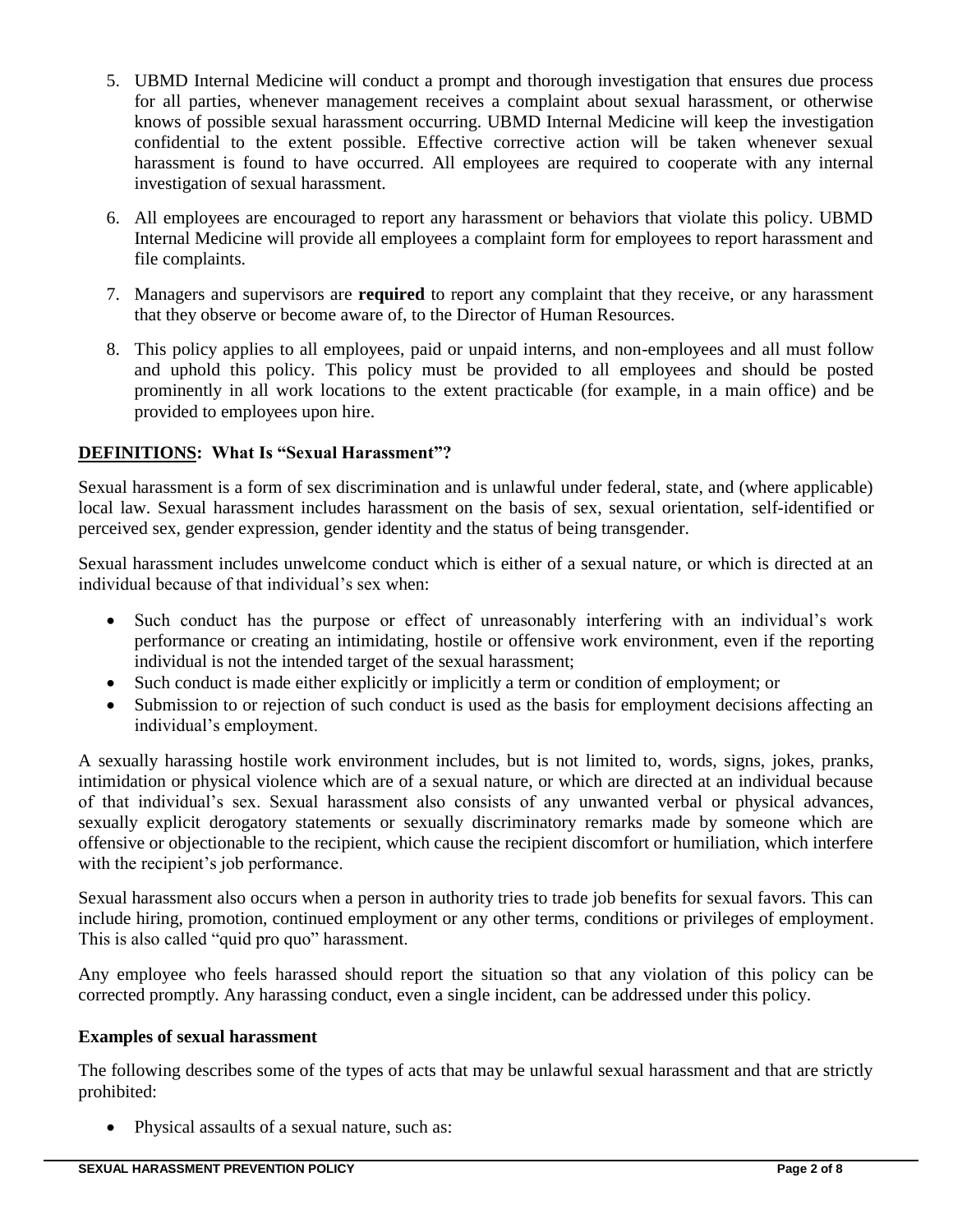- o Touching, pinching, patting, kissing, hugging, grabbing, brushing against another employee's body or poking another employee's body;
- o Rape, sexual battery, molestation or attempts to commit these assaults.
- Unwanted sexual advances or propositions, such as:
	- o Requests for sexual favors accompanied by implied or overt threats concerning the target's job performance evaluation, a promotion or other job benefits or detriments;
	- o Subtle or obvious pressure for unwelcome sexual activities.
- Sexually oriented gestures, noises, remarks or jokes, or comments about a person's sexuality or sexual experience, which create a hostile work environment.
- Sex stereotyping occurs when conduct or personality traits are considered inappropriate simply because they may not conform to other people's ideas or perceptions about how individuals of a particular sex should act or look.
- Sexual or discriminatory displays or publications anywhere in the workplace, such as:
	- o Displaying pictures, posters, calendars, graffiti, objects, promotional material, reading materials or other materials that are sexually demeaning or pornographic. This includes such sexual displays on workplace computers or cell phones and sharing such displays while in the workplace.
- Hostile actions taken against an individual because of that individual's sex, sexual orientation, gender identity and the status of being transgender, such as:
	- o Interfering with, destroying or damaging a person's workstation, tools or equipment, or otherwise interfering with the individual's ability to perform the job;
	- o Sabotaging an individual's work;
	- o Bullying, yelling, name-calling.

## **Who can be a target of sexual harassment?**

Sexual harassment can occur between any individuals, regardless of their sex or gender. New York Law protects employees, paid or unpaid interns, and non-employees, including independent contractors, and those employed by companies contracting to provide services in the workplace. Harassers can be a superior, a subordinate, a coworker or anyone in the workplace including an independent contractor, contract worker, vendor, client, customer, patient or visitor.

#### **Where can sexual harassment occur?**

Unlawful sexual harassment is not limited to the physical workplace itself. It can occur while employees are traveling for business or at employer sponsored events or parties. Calls, texts, emails, and social media usage by employee to another employee can constitute unlawful workplace harassment, even if they occur away from the workplace premises, on personal devices or during non-work hours.

## **What is "Retaliation"?**

Unlawful retaliation can be any action that could discourage a worker from coming forward to make or support a sexual harassment claim. Adverse action need not be job-related or occur in the workplace to constitute unlawful retaliation (i.e., threats of physical violence outside of work hours).

Such retaliation is unlawful under federal, state, and (where applicable) local law. The New York State Human Rights Law protects any individual who has engaged in "protected activity." Protected activity occurs when a person has:

- made a complaint of sexual harassment, either internally or with any anti-discrimination agency;
- testified or assisted in a proceeding involving sexual harassment under the Human Rights Law or other anti-discrimination law;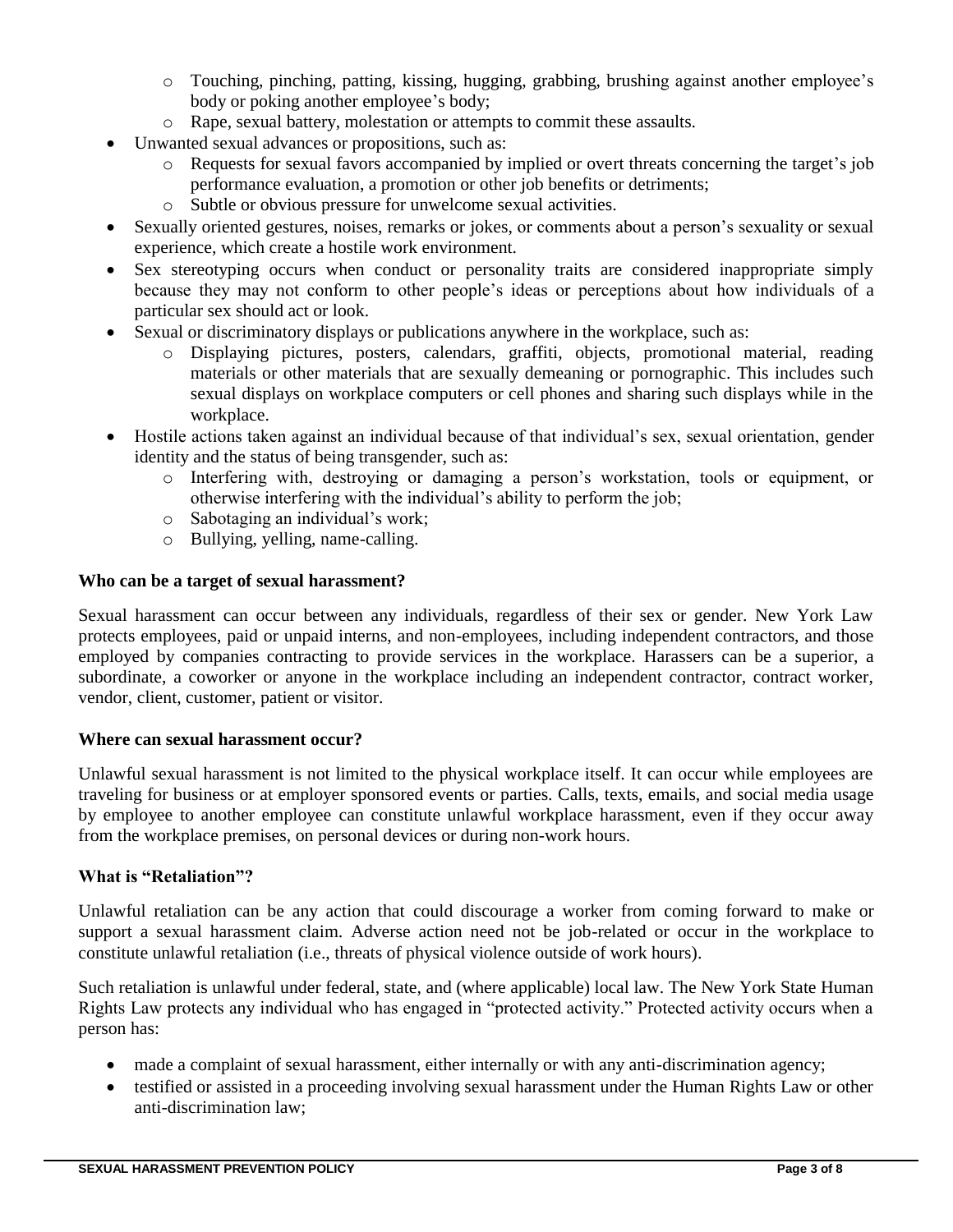- opposed sexual harassment by making a verbal or informal complaint to management, or by simply informing a supervisor or manager of harassment;
- reported that another employee has been sexually harassed; or
- encouraged a fellow employee to report harassment.

Even if the alleged harassment does not turn out to rise to the level of a violation of law, the individual is protected from retaliation if the person had a good faith belief that the practices were unlawful. However, the retaliation provision is not intended to protect persons making intentionally false charges of harassment.

## **PROCEDURE: Reporting Sexual Harassment**

**Preventing sexual harassment is everyone's responsibility.** UBMD Internal Medicine cannot prevent or remedy sexual harassment unless it knows about it. Any employee, paid or unpaid intern or non-employee who has been subjected to behavior that may constitute sexual harassment is encouraged to report such behavior to a supervisor, manager or the Director of Human Resources. Anyone who witnesses or becomes aware of potential instances of sexual harassment should report such behavior to a supervisor, manager or the Director of Human Resources.

Reports of sexual harassment may be made verbally or in writing. A form for submission of a written complaint is attached to this policy, and all employees are encouraged to use this complaint form. Employees who are reporting sexual harassment on behalf of other employees should use the complaint form and note that it is on another employee's behalf.

Employees, paid or unpaid interns or non-employees who believe they have been a target of sexual harassment may also seek assistance in other available forums, as explained below in the section on Legal Protections.

## **Supervisory Responsibilities:**

All supervisors and managers who receive a complaint or information about suspected sexual harassment, observe what may be sexually harassing behavior or for any reason suspect that sexual harassment is occurring, **are required** to report such suspected sexual harassment to the Director of Human Resources.

In addition to being subject to discipline if they engaged in sexually harassing conduct themselves, supervisors and managers will be subject to discipline for failing to report suspected sexual harassment or otherwise knowingly allowing sexual harassment to continue.

Supervisors and managers will also be subject to discipline for engaging in any retaliation.

## **Complaint and Investigation of Sexual Harassment:**

*All* complaints or information about suspected sexual harassment will be investigated, whether that information was reported in verbal or written form. Investigations will be conducted in a timely manner, and will be confidential to the extent possible.

An investigation of any complaint, information or knowledge of suspected sexual harassment will be prompt and thorough, commenced immediately and completed as soon as possible. The investigation will be confidential to the extent possible. All persons involved, including complainants, witnesses and alleged harassers will be accorded due process, as outlined below, to protect their rights to a fair and impartial investigation.

Any employee may be required to cooperate as needed in an investigation of suspected sexual harassment. UBMD Internal Medicine will not tolerate retaliation against employees who file complaints, support another's complaint or participate in an investigation regarding a violation of this policy.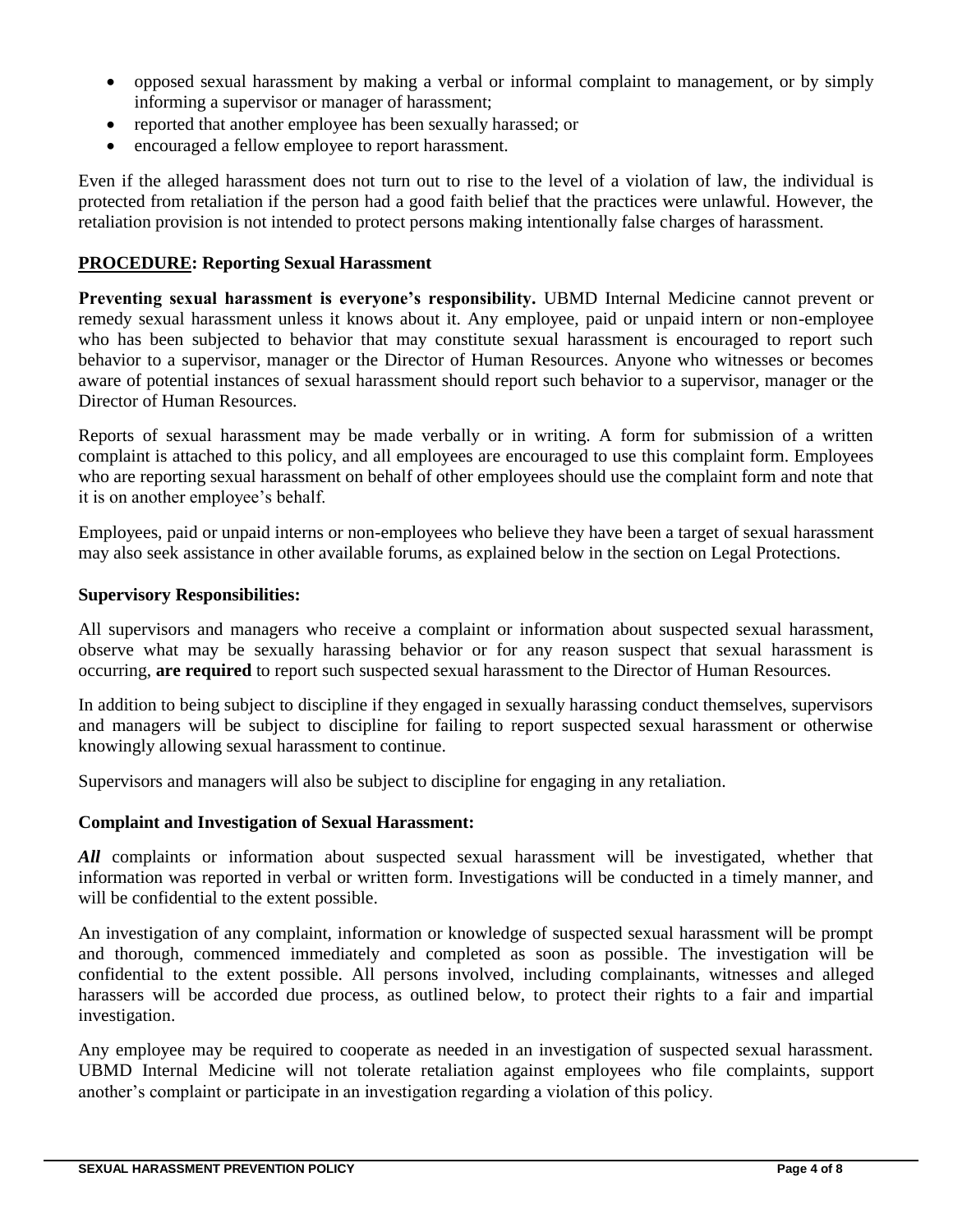While the process may vary from case to case, investigations should be done in accordance with the following steps:

- Upon receipt of complaint, the Director of Human Resources will conduct an immediate review of the allegations, and take any interim actions (i.e., instructing the respondent to refrain from communications with the complainant), as appropriate. If complaint is verbal, encourage the individual to complete the "Complaint Form" in writing. If he or she refuses, prepare a Complaint Form based on the verbal reporting.
- If documents, emails or phone records are relevant to the investigation, take steps to obtain and preserve them.
- Request and review all relevant documents, including all electronic communications.
- Interview all parties involved, including any relevant witnesses.
- Create a written documentation of the investigation (such as a letter, memo or email), which contains the following:
	- o A list of all documents reviewed, along with a detailed summary of relevant documents;
	- $\circ$  A list of names of those interviewed, along with a detailed summary of their statements;
	- o A timeline of events;
	- o A summary of prior relevant incidents, reported or unreported; and
	- o The basis for the decision and final resolution of the complaint, together with any corrective actions action(s).
- Keep the written documentation and associated documents in a secure and confidential location.
- Promptly notify the individual who reported and the individual(s) about whom the complaint was made of the final determination and implement any corrective actions identified in the written document.
- Inform the individual who reported of their right to file a complaint or charge externally as outlined in the next section.

## **Legal Protections and External Remedies:**

Sexual harassment is not only prohibited by UBMD Internal Medicine but is also prohibited by state, federal, and, where applicable, local law.

Aside from the internal process at UBMD Internal Medicine, employees may also choose to pursue legal remedies with the following governmental entities. While a private attorney is not required to file a complaint with a governmental agency, you may seek the legal advice of an attorney.

In addition to those outlined below, employees in certain industries may have additional legal protections.

## **State Human Rights Law (HRL):**

The Human Rights Law (HRL), codified as N.Y. Executive Law, art. 15, § 290 et seq., applies to employers in New York State with regard to sexual harassment, and protects employees, paid or unpaid interns and nonemployees regardless of immigration status. A complaint alleging violation of the Human Rights Law may be filed either with Division of Human Rights (DHR) or in New York State Supreme Court.

Complaints with DHR may be filed any time **within one year** of the harassment. If an individual did not file at DHR, they can sue directly in state court under the HRL, **within three years** of the alleged sexual harassment. An individual may not file with DHR if they have already filed a HRL complaint in state court.

Complaining internally to UBMD Internal Medicine does not extend your time to file with DHR or in court. The one year or three years is counted from date of the most recent incident of harassment.

You do not need an attorney to file a complaint with DHR, and there is no cost to file with DHR.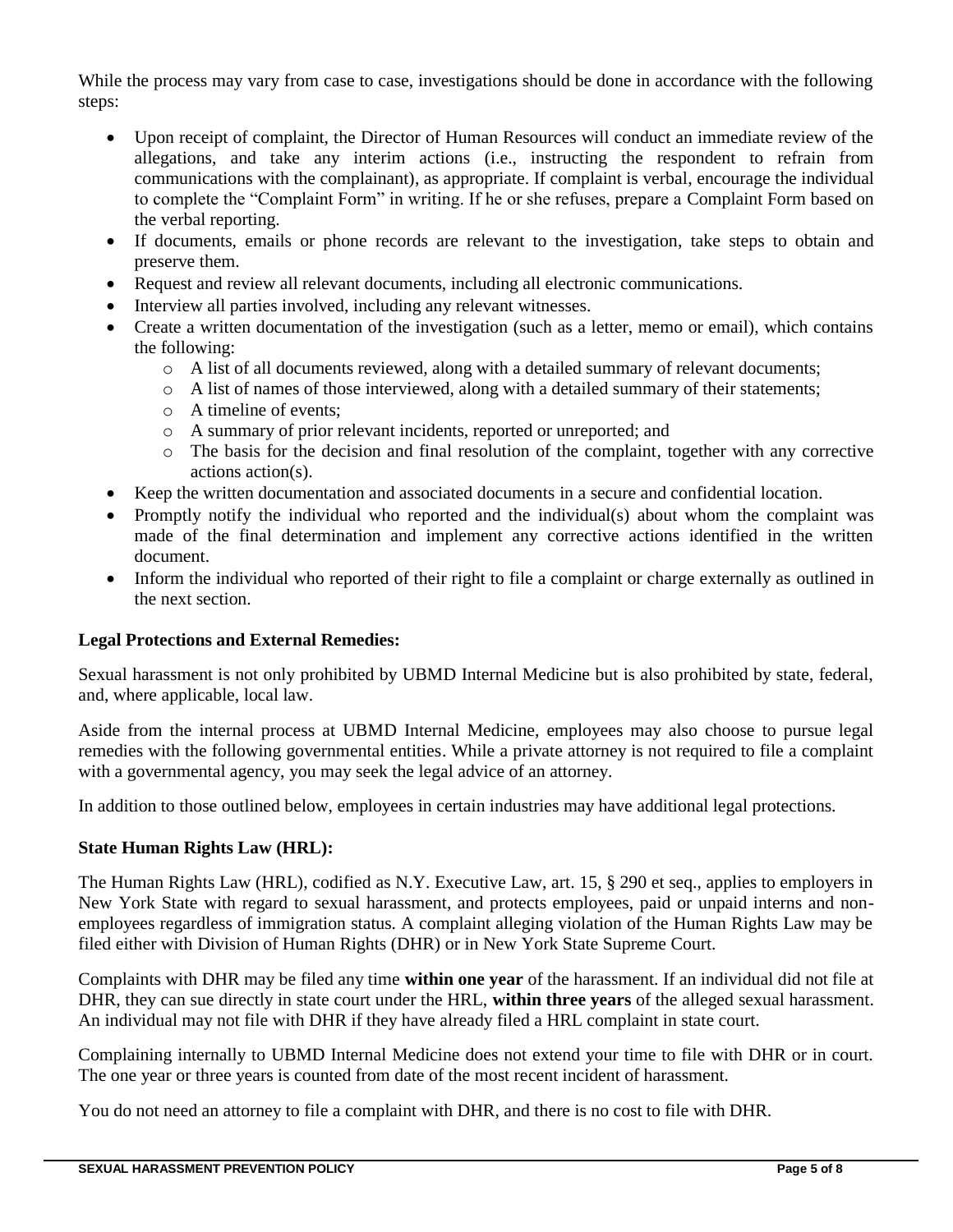DHR will investigate your complaint and determine whether there is probable cause to believe that sexual harassment has occurred. Probable cause cases are forwarded to a public hearing before an administrative law judge. If sexual harassment is found after a hearing, DHR has the power to award relief, which varies but may include requiring your employer to take action to stop the harassment, or redress the damage caused, including paying monetary damages, attorney's fees and civil fines.

DHR's main office contact information is: NYS Division of Human Rights, One Fordham Plaza, Fourth Floor, Bronx, New York 10458, (718) 741-8400 or visit: [www.dhr.ny.gov.](http://www.dhr.ny.gov/)

Contact DHR at (888) 392-3644 or visit <https://dhr.ny.gov/complaint> for more information about filing a complaint. The website has a complaint form that can be downloaded, filled out, notarized and mailed to DHR. The website also contains contact information for DHR's regional offices across New York State.

## **Civil Rights Act of 1964:**

The United States Equal Employment Opportunity Commission (EEOC) enforces federal anti-discrimination laws, including Title VII of the 1964 federal Civil Rights Act (codified as 42 U.S.C. § 2000e et seq.). An individual can file a complaint with the EEOC anytime within 300 days from the harassment. There is no cost to file a complaint with the EEOC. The EEOC will investigate the complaint, and determine whether there is reasonable cause to believe that discrimination has occurred, at which point the EEOC will issue a Right to Sue letter permitting the individual to file a complaint in federal court.

The EEOC does not hold hearings or award relief, but may take other action including pursuing cases in federal court on behalf of complaining parties. Federal courts may award remedies if discrimination is found to have occurred. In general, private employers must have at least 15 employees to come within the jurisdiction of the EEOC.

An employee alleging discrimination at work can file a "Charge of Discrimination." The EEOC has district, area, and field offices where complaints can be filed. Contact the EEOC by calling 1-800-669-4000 (TTY:1- 800-669-6820), visiting their website at [www.eeoc.gov](http://www.eeoc.gov/) or via email at [info@eeoc.gov](mailto:info@eeoc.gov)

If an individual filed an administrative complaint with DHR, DHR will file the complaint with the EEOC to preserve the right to proceed in federal court.

## **Local Protections:**

Many localities enforce laws protecting individuals from sexual harassment and discrimination. An individual should contact the county, city or town in which they live to find out if such a law exists.

## **Contact the Local Police Department:**

If the harassment involves unwanted physical touching, coerced physical confinement or coerced sex acts, the conduct may constitute a crime. Contact the local police department.

## **REQUIREMENTS:**

All employees will complete sexual harassment training within one month of hire and annually thereafter. All employees will review UBMD Internal Medicine's Sexual Harassment Prevention Policy and sign/return an acknowledgment form (last page of the policy).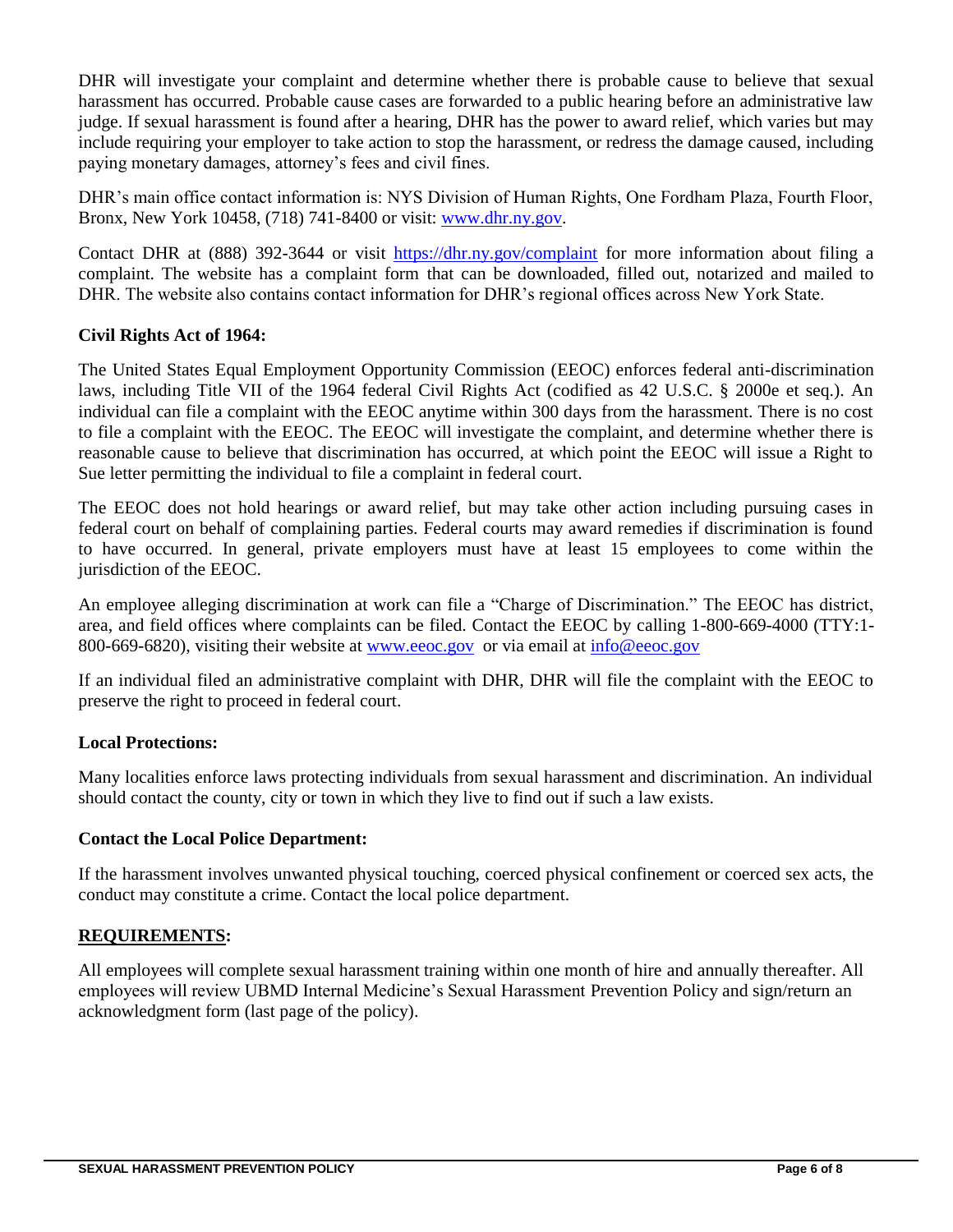## **ENFORCEMENT:**

The purpose of this policy is to define sexual harassment, provide procedures for the investigation of the sexual harassment claims, and to ensure that appropriate measures are taken with anyone who does not adhere to or any potential violations of this policy. Such measures can include disciplinary action up to and including termination.

| Number            | <b>Attachments, Forms &amp; References</b>                                    |
|-------------------|-------------------------------------------------------------------------------|
| $18 - 1 - 02 - 1$ | Complaint Form for Reporting Sexual Harassment                                |
| $18 - 1 - 02 - 2$ | NYS Attorney General Sexual Harassment Brochure                               |
|                   | NYS Division of Human Rights - www.dhr.ny.gov or https://dhr.ny.gov/complaint |
|                   | United States Equal Employment Opportunity Commission (EEOC) - www.eeoc.gov   |

#### **PREPARED BY:**

| Name and Title                               | Signature | Date |
|----------------------------------------------|-----------|------|
| Dory Prouty<br>HR Onboarding Liaison         | Delly     |      |
| Debbie Hengst<br>Director of Human Resources |           |      |

#### **APPROVED BY:**

| Name and Title                 | Signature         | Date    |
|--------------------------------|-------------------|---------|
| Salvatore Durante              |                   |         |
| <b>Chief Operating Officer</b> |                   |         |
| Dr. Anne Curtis                |                   |         |
| President & CEO                | Anne B. Cunto, m) | 9/25/18 |